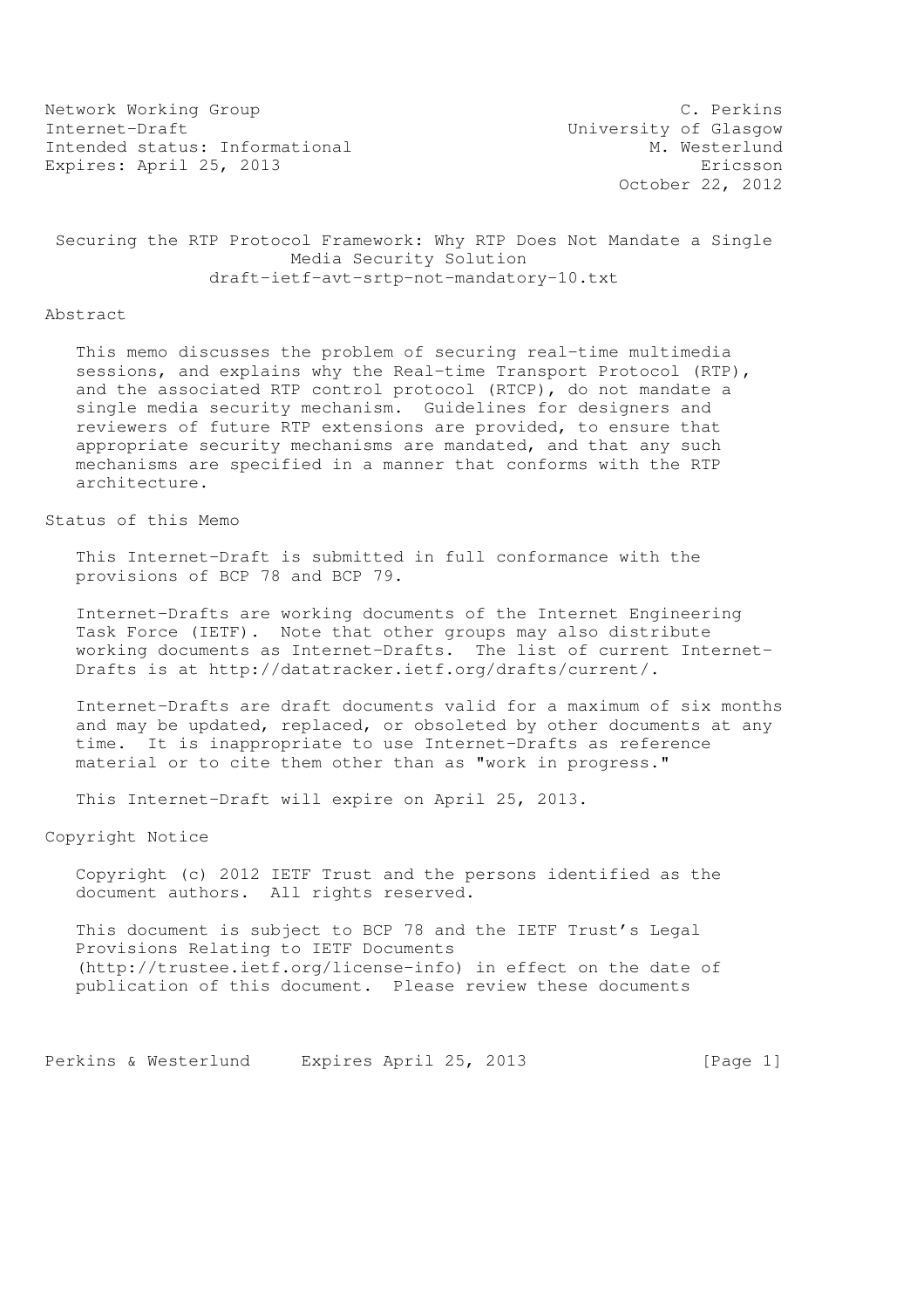carefully, as they describe your rights and restrictions with respect to this document. Code Components extracted from this document must include Simplified BSD License text as described in Section 4.e of the Trust Legal Provisions and are provided without warranty as described in the Simplified BSD License.

Table of Contents

|  | RTP Applications and Deployment Scenarios 3             |
|--|---------------------------------------------------------|
|  |                                                         |
|  | RTP Session Establishment and Key Management 5          |
|  | 5. On the Requirement for Strong Security in Framework  |
|  |                                                         |
|  | 6. Guidelines for Securing the RTP Protocol Framework 6 |
|  |                                                         |
|  |                                                         |
|  |                                                         |
|  |                                                         |
|  |                                                         |
|  |                                                         |

Perkins & Westerlund Expires April 25, 2013 [Page 2]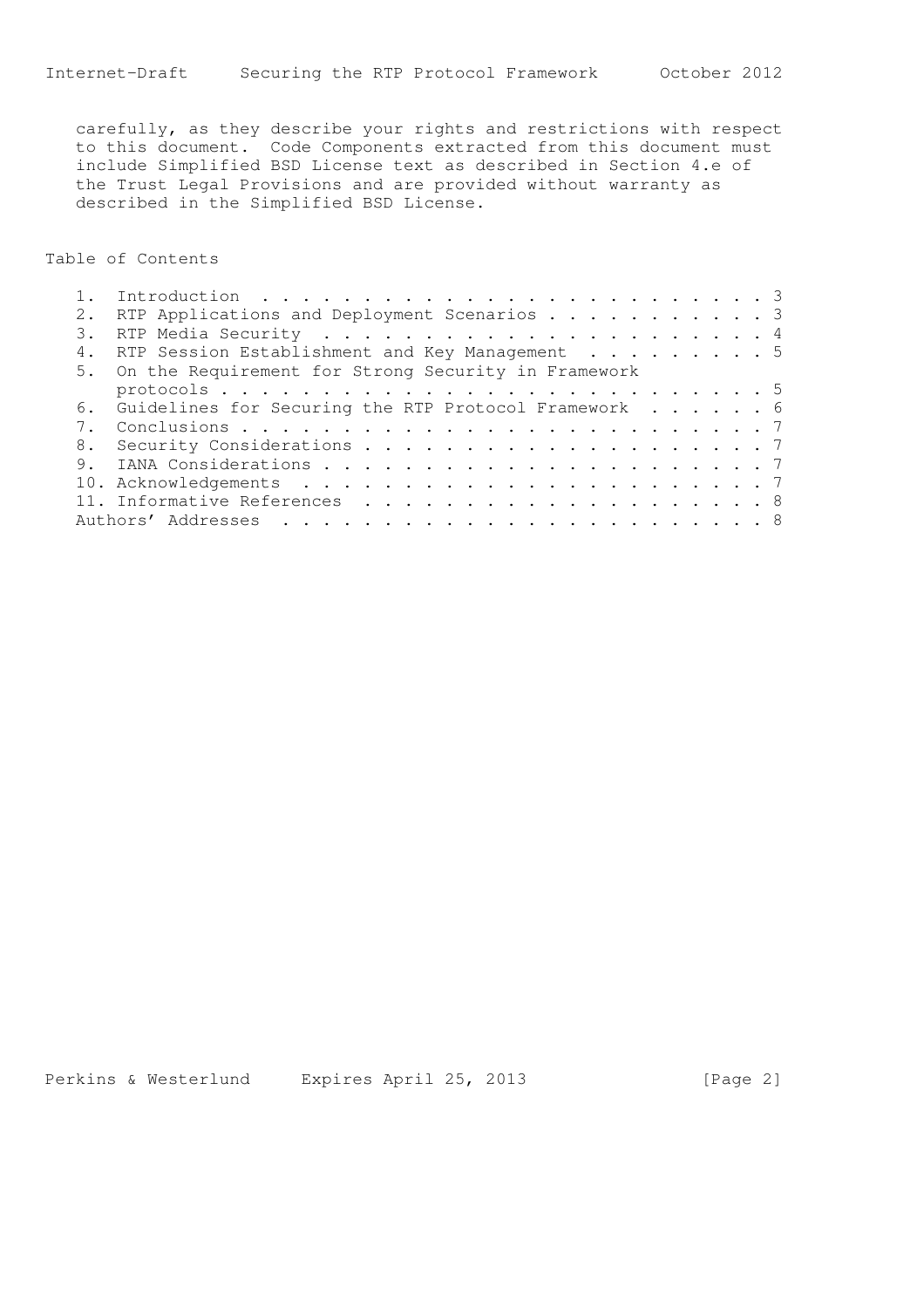Internet-Draft Securing the RTP Protocol Framework October 2012

# 1. Introduction

 The Real-time Transport Protocol (RTP) [RFC3550] is widely used for voice over IP, Internet television, video conferencing, and other real-time and streaming media applications. Despite this use, the basic RTP specification provides only limited options for media security, and defines no standard key exchange mechanism. Rather, a number of extensions are defined that can provide confidentiality and authentication of RTP media streams and RTP Control Protocol (RTCP) messages. Other mechanisms define key exchange protocols. This memo outlines why it is appropriate that multiple extension mechanisms are defined rather than mandating a single security and keying mechanism.

 The IETF policy on Strong Security Requirements for IETF Standard Protocols [RFC3365] (the so-called "Danvers Doctrine") states that "we MUST implement strong security in all protocols to provide for the all too frequent day when the protocol comes into widespread use in the global Internet". The mechanisms defined for use with RTP allow these requirements to be met. However, since RTP is a protocol framework that is suitable for a wide variety of use cases, there is no single security mechanism that is suitable for every scenario. This memo outlines why this is the case, and discusses how users of RTP can meet the requirement for strong security.

 This memo provides information for the community and for reviewers of future RTP-related work in the IETF. It does not specify a standard of any kind.

### 2. RTP Applications and Deployment Scenarios

 The range of application and deployment scenarios where RTP has been used includes, but is not limited to, the following:

- o Point-to-point voice telephony (fixed and wireless networks)
- o Point-to-point voice and video conferencing
- o Centralised group video conferencing with a multipoint conference unit (MCU)
- o Any Source Multicast video conferencing (light-weight sessions; Mbone conferencing)
- o Point-to-point streaming audio and/or video
- o Source-specific multicast (SSM) streaming to large group (IPTV and 3GPP Multimedia Broadcast Multicast Service (MBMS) [MBMS])

Perkins & Westerlund Expires April 25, 2013 [Page 3]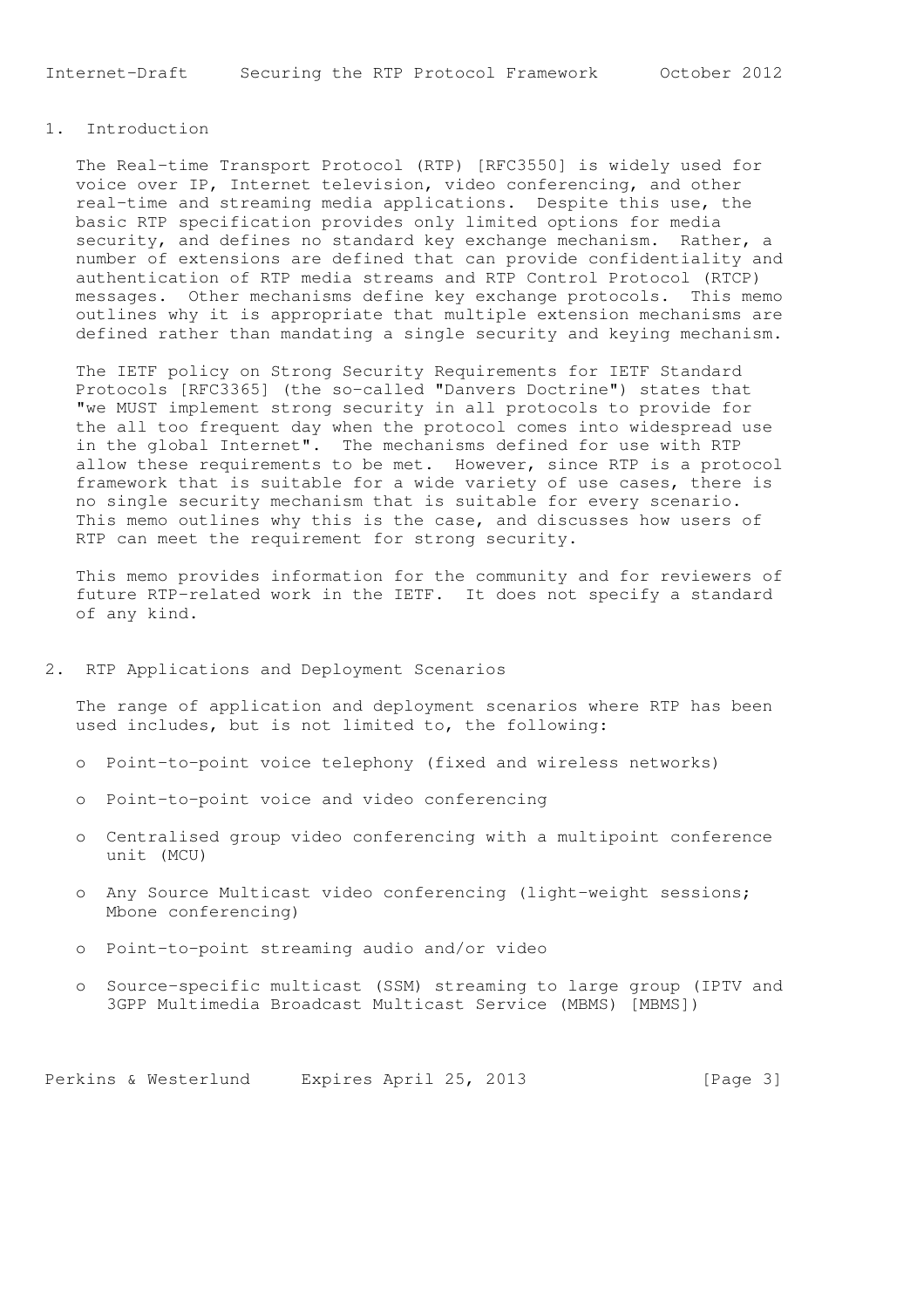- o Replicated unicast streaming to a group
- o Interconnecting components in music production studios and video editing suites
- o Interconnecting components of distributed simulation systems
- o Streaming real-time sensor data (e.g., e-VLBI radio astronomy)

 As can be seen, these scenarios vary from point-to-point to large multicast groups, from interactive to non-interactive, and from low bandwidth (kilobits per second) telephony to high bandwidth (multiple gigabits per second) video and data streaming. While most of these applications run over UDP [RFC0768], some use TCP [RFC0793], [RFC4614] or DCCP [RFC4340] as their underlying transport. Some run on highly reliable optical networks, others use low rate unreliable wireless networks. Some applications of RTP operate entirely within a single trust domain, others are inter-domain, with untrusted (and potentially unknown) users. The range of scenarios is wide, and growing both in number and in heterogeneity.

### 3. RTP Media Security

 The wide range of application scenarios where RTP is used has led to the development of multiple solutions for securing RTP media streams and RTCP control messages, considering different requirements.

 Perhaps the most widely applicable of these security options is the Secure RTP (SRTP) framework [RFC3711]. This is an application-level media security solution, encrypting the media payload data (but not the RTP headers) to provide confidentiality, and supporting source origin authentication as an option. SRTP was carefully designed to be both low overhead, and to support the group communication and third-party performance monitoring features of RTP, across a range of networks.

 SRTP is not the only media security solution in use, however, and alternatives are more appropriate for some scenarios, and necessary in some cases where SRTP is not suitable. For example, ISMAcryp [ISMACrypt2] provides payload-level confidentiality that is appropriate for certain types of streaming video application, but that is not suitable for voice telephony (the range of available RTP security options, and their applicability to different scenarios, is outlined in [I-D.ietf-avtcore-rtp-security-options]). At present, there is no media security protocol that is appropriate for all the environments where RTP is used. Multiple RTP media security protocols can be expected to remain in wide use for the foreseeable

Perkins & Westerlund Expires April 25, 2013 [Page 4]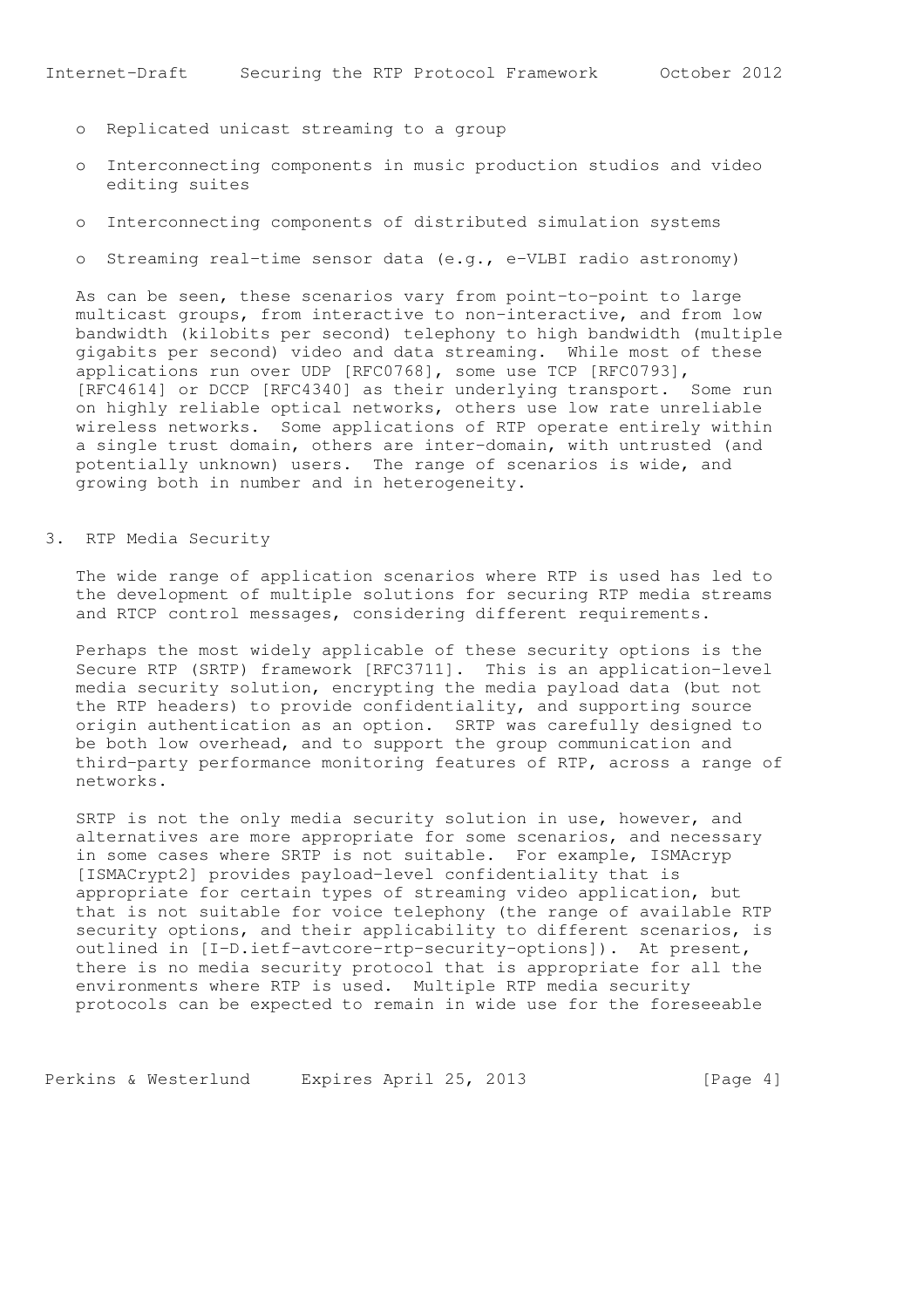future.

4. RTP Session Establishment and Key Management

 A range of different protocols for RTP session establishment and key exchange exist, matching the diverse range of use cases for the RTP framework. These mechanisms can be split into two categories: those that operate in-band on the media path, and those that are out-of band and operate as part of the session establishment signalling channel. The requirements for these two classes of solution are different, and a wide range of solutions have been developed in this space.

 A more detailed survey of requirements for media security management protocols can be found in [RFC5479]. As can be seen, the range of use cases is wide, and there is no single key management protocol that is appropriate for all scenarios. These solutions have been further diversified by the existence of infrastructure elements such as authentication solutions that are tied into the key management. Some of the available keying options for RTP sessions are described in [I-D.ietf-avtcore-rtp-security-options], although this list is not ensured to be exhaustive but include the ones known to the authors at the time of publication.

5. On the Requirement for Strong Security in Framework protocols

 The IETF requires that all protocols provide a strong, mandatory to implement, security solution [RFC3365]. This is essential for the overall security of the Internet, to ensure that all implementations of a protocol can interoperate in a secure way. Framework protocols offer a challenge for this mandate, however, since they are designed for use by different classes of applications, in different environments. The different use cases for the framework have different security requirements, and implementations designed for different environments are generally not expected to interwork.

 RTP is an example of a framework protocol with wide applicability. The wide range of scenarios described in Section 2 show the issues that arise in mandating a single security mechanism for this type of framework. It would be desirable if a single media security solution, and a single key management solution, could be developed, suitable for applications across this range of use scenarios. The authors are not aware of any such solution, however, and believe it is unlikely that any such solution will be developed. In part, this is because applications in the different domains are not intended to interwork, so there is no incentive to develop a single mechanism.

Perkins & Westerlund Expires April 25, 2013 [Page 5]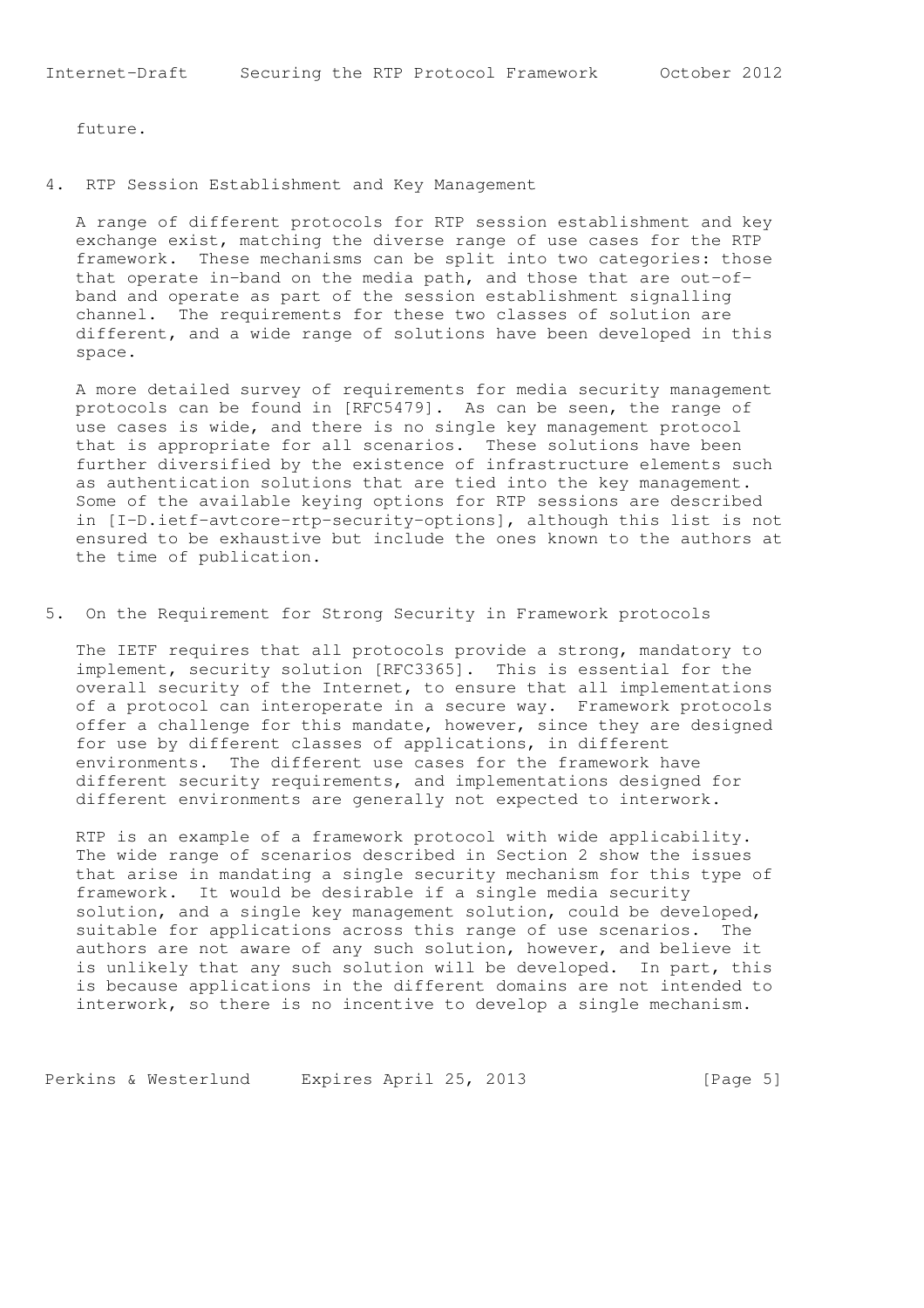More importantly, though, the security requirements for the different usage scenarios vary widely, and an appropriate security mechanism in one scenario simply does not work for some other scenarios.

 For a framework protocol, it appears that the only sensible solution to the strong security requirement of [RFC3365] is to develop and use building blocks for the basic security services of confidentiality, integrity protection, authorisation, and authentication. When new uses for the framework arise, they need to be studied to check if the existing building blocks satisfy the requirements. A mandatory to implement set of security building blocks can then be specified for that usage scenario of the framework.

 Therefore, when considering the strong and mandatory to implement security mechanism for a specific class of applications, one has to consider what security building blocks need to be supported. To maximize interoperability it is important that common media security and key management mechanisms are defined for classes of application with similar requirements. The IETF needs to participate in this selection of security building blocks for each class of applications that use the protocol framework and are expected to interoperate where IETF has the appropriate knowledge of the class of applications.

6. Guidelines for Securing the RTP Protocol Framework

 RTP is a framework protocol, so the arguments in in Section 5 apply. The security building blocks available for RTP at the time of this writing are described in [I-D.ietf-avtcore-rtp-security-options]. That memo also gives examples of how those security building blocks can be combined to give mandatory to implement security for some RTP application scenarios.

 RTP can be extended in different ways. Two important extension points are RTP Payload Formats and RTP Profiles. An RTP Payload Format defines how the output of a new media codec can be used with RTP. It is appropriate for an RTP payload format to discuss specific security implications of using that codec with RTP, but it is not appropriate for an RTP payload format to mandate the use of SRTP, or any other security building blocks, since that payload format might be used in a range of different scenarios.

 RTP profiles are larger extensions that adapt the RTP framework for use with particular classes of application. In some cases, those classes of application might share common security requirements so that it could make sense for an RTP profile to mandate particular security options and building blocks. In other cases, though, an RTP

Perkins & Westerlund Expires April 25, 2013 [Page 6]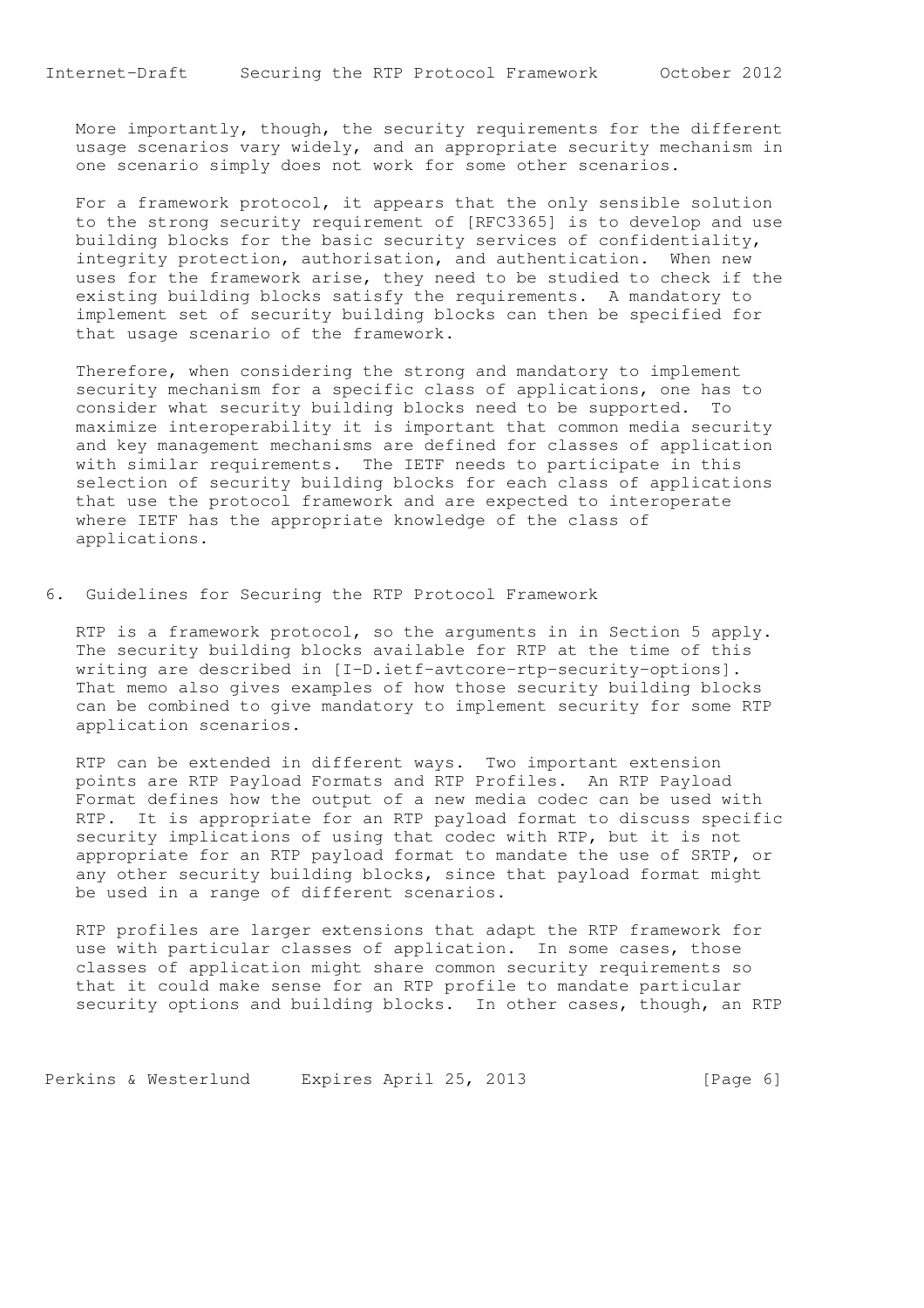profile is applicable to such a wide range of applications that it would not make sense for that profile to mandate particular security building blocks be used. Any new RTP profile ought to discuss if it makes sense to mandate particular security building blocks be used with implementations of that profile, but without the expectation that all RTP profiles will mandate particular security solutions.

### 7. Conclusions

 The RTP framework is used in a wide range of different scenarios, with no common security requirements. Accordingly, neither SRTP [RFC3711], nor any other single media security solution or keying mechanism, can be mandated for all uses of RTP. In the absence of a single common security solution, it is important to consider what mechanisms can be used to provide strong and interoperable security for each different scenario where RTP applications are used. This will require analysis of each class of application to determine the security requirements for the scenarios in which they are to be used, followed by the selection of a mandatory to implement security building blocks for that class of application, including the desired RTP traffic protection and key-management. A non-exhaustive list of the RTP security options available at the time of this writing is outlined in [I-D.ietf-avtcore-rtp-security-options]. It is expected that each class of application will be supported by a memo describing what security options are mandatory to implement for that usage scenario.

8. Security Considerations

This entire memo is about security.

9. IANA Considerations

None.

#### 10. Acknowledgements

 Thanks to Ralph Blom, Hannes Tschofenig, Dan York, Alfred Hoenes, Martin Ellis, Ali Begen, Keith Drage, and Ray van Brandenburg for their feedback.

Perkins & Westerlund Expires April 25, 2013 [Page 7]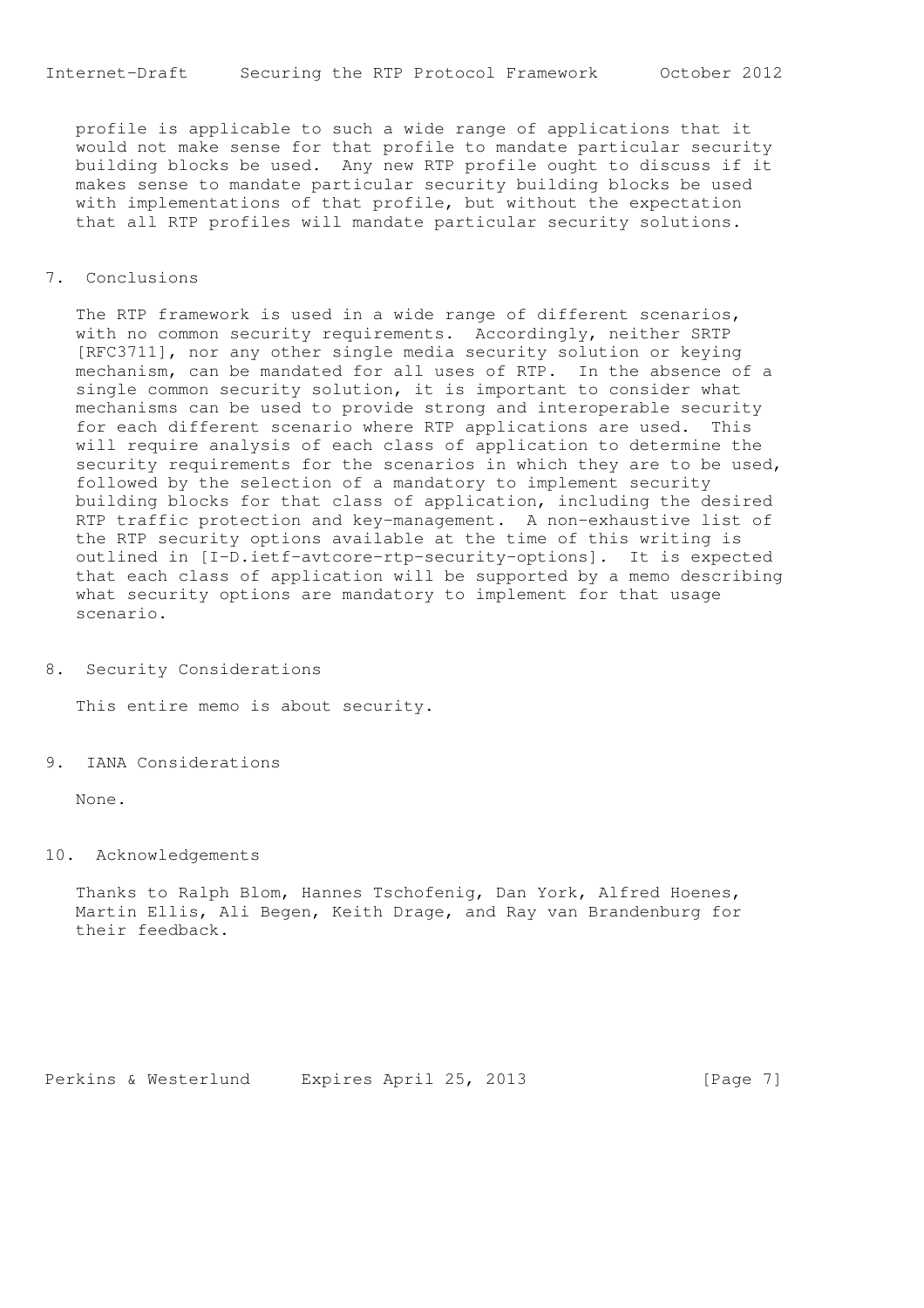# 11. Informative References

 [I-D.ietf-avtcore-rtp-security-options] Westerlund, M. and C. Perkins, "Options for Securing RTP Sessions", draft-ietf-avtcore-rtp-security-options-00 (work in progress), July 2012.

#### [ISMACrypt2]

 "ISMA Encryption and Authentication, Version 2.0 release version", November 2007.

- [MBMS] 3GPP, "Multimedia Broadcast/Multicast Service (MBMS); Protocols and codecs TS 26.346".
- [RFC0768] Postel, J., "User Datagram Protocol", STD 6, RFC 768, August 1980.
- [RFC0793] Postel, J., "Transmission Control Protocol", STD 7, RFC 793, September 1981.
- [RFC3365] Schiller, J., "Strong Security Requirements for Internet Engineering Task Force Standard Protocols", BCP 61, RFC 3365, August 2002.
- [RFC3550] Schulzrinne, H., Casner, S., Frederick, R., and V. Jacobson, "RTP: A Transport Protocol for Real-Time Applications", STD 64, RFC 3550, July 2003.
- [RFC3711] Baugher, M., McGrew, D., Naslund, M., Carrara, E., and K. Norrman, "The Secure Real-time Transport Protocol (SRTP)", RFC 3711, March 2004.
- [RFC4340] Kohler, E., Handley, M., and S. Floyd, "Datagram Congestion Control Protocol (DCCP)", RFC 4340, March 2006.
- [RFC4614] Duke, M., Braden, R., Eddy, W., and E. Blanton, "A Roadmap for Transmission Control Protocol (TCP) Specification Documents", RFC 4614, September 2006.
- [RFC5479] Wing, D., Fries, S., Tschofenig, H., and F. Audet, "Requirements and Analysis of Media Security Management Protocols", RFC 5479, April 2009.

Perkins & Westerlund Expires April 25, 2013 [Page 8]